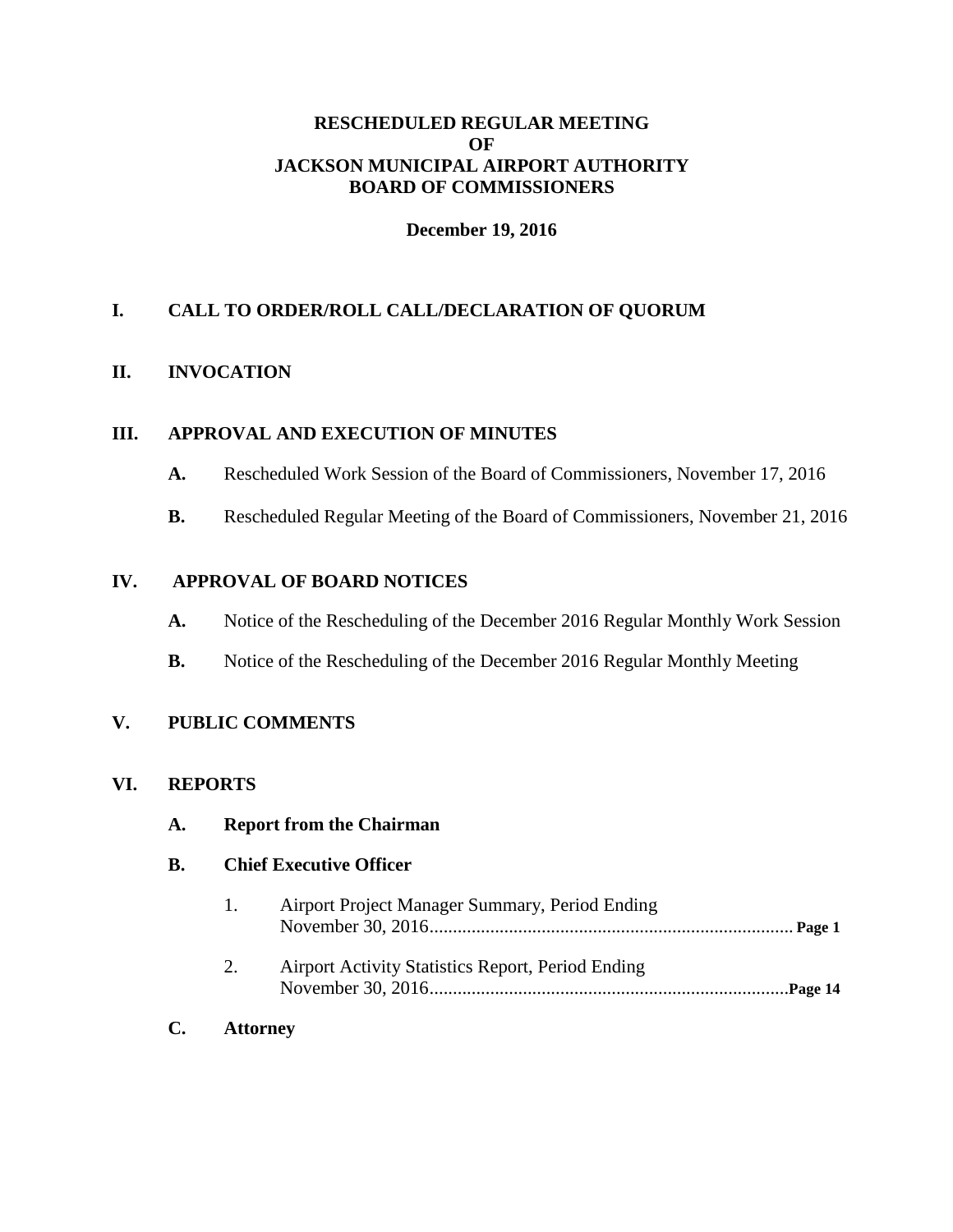## **VII. ACTION ITEMS**

### **A. Financial Matters**

| 1. | Financial Reports for November 2016: |  |  |
|----|--------------------------------------|--|--|
|    | (a)                                  |  |  |
|    | (b)                                  |  |  |
|    | (c)                                  |  |  |
|    |                                      |  |  |

# **B. Construction Projects**

| Rehabilitation of Runway 11-29 at Hawkins Field Airport, HKS: Authorize |
|-------------------------------------------------------------------------|
|                                                                         |

#### **C. Procurements**

1. Copier/Printer Lease Agreement, JMAA: Authorize Execution of Agreement (RJ Young Company, Inc.).……….……………………...**Page 41**

# **D. Grants**

## **E. Other Matters**

| 1. | Shoe Shine Concession at Jackson-Medgar Wiley Evers International<br>Airport, JAN: Authorize Execution of Agreement (The Shoe Doctor)    |
|----|------------------------------------------------------------------------------------------------------------------------------------------|
|    |                                                                                                                                          |
| 2. | Operating Permit and Lease Agreement, JAN: Authorize Execution of                                                                        |
| 3. | Amendment to Lease and Concession Agreement for the News and Gift<br>Concession, JAN: Authorize Execution of Agreement (AMS-AJA Jackson) |
| 4. | Utility Installation and Easement Agreements, JAN: Authorize Execution                                                                   |